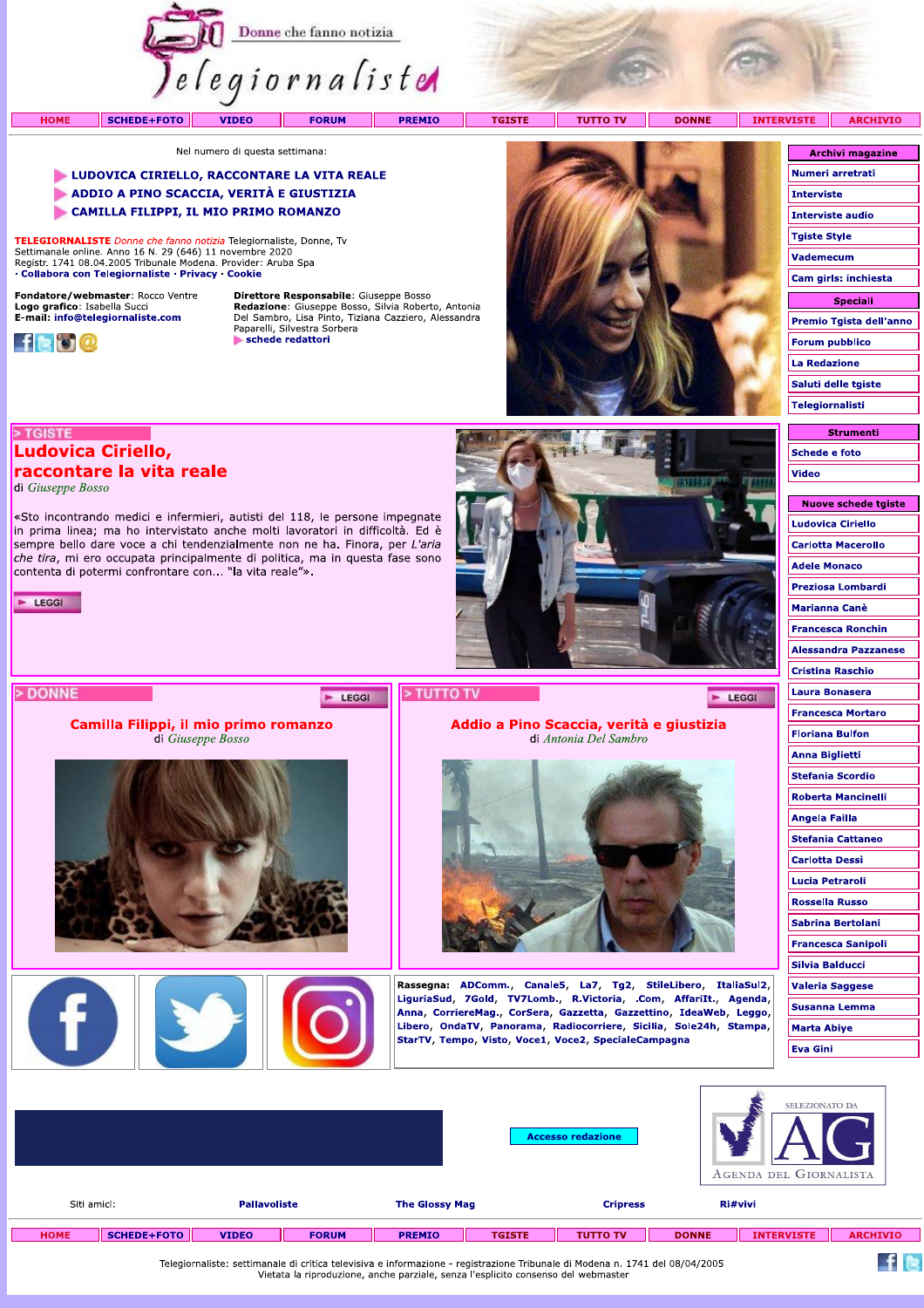

di Giuseppe Bosso

**Example 18 Approfondimenti e la vita reale<br>
di Giuseppe Bosso<br>
Inviata di L'aria che tira, incontriamo Ludovica Ciriello.<br>
Come ha cambiato il tuo lavoro lo scoppio della pandemia in questi<br>
mesi?<br>
a quando c'è la pandemi** 

#### Raccontare l'Italia al tempo del Covid, come cerchi di farlo?

«In queste settimane sto incontrando soprattutto medici e infermieri, autisti di ambulanze del 118, le persone impegnate in prima linea; ma dall'inizio della pandemia a oggi, ho intervistato anche molti lavoratori in difficoltà, penso ad esempio a chi ancora non ha ancora percepito la cassa integrazione di giugno. Storie incredibili, che gridano vendetta. Ed è sempre bello dare voce a chi tendenzialmente non ne ha. Finora, per L'aria che tira, mi ero occupata principalmente di politica, ma in questa fase sono contenta di potermi confrontare con... "la vita reale", passami il termine».

#### Un domani potresti scrivere un libro sulla base delle esperienze che hai avuto modo di raccontare?

«No, non è nei miei progetti. Ora che me lo chiedi, penso che al più potrei prendere parte, con altri colleghi, a una raccolta delle storie più forti che abbiamo ascoltato in questi mesi, come una sorta di affresco. Questo potrebbe essere interessante».

#### II sta stretto il ruolo da inviata, sia pure in un programma importante come L'aria che tira?

«Al momento, è precisamente quello che voglio fare. Ho ancora tanto da imparare e, finché non mi sentirò pienamente soddisfatta, dubito che abbandonerò questo ruolo».



#### Il tuo rapporto con Myrta Merlino.

«Myrta è una 'madre professionale'. Ero una ragazzina quando sono arrivata a L'aria che tira. Lì dentro, sono cresciuta umanamente, oltre che professionalmente.  $\dot{\varepsilon}$ , così, nel tempo, anche il rapporto con lei è diventato un rapporto, oltre che professionale, anche molto personale. Myrta è molto esigente, un punto di riferimento con cui confrontarsi sempre, nel bene e nel male».

#### Che Italia vorresti raccontare nel 2021?

«Spero un'Italia con il vaccino e che riesca a ripartire riuscendo a superare le disuguaglianze che sono emerse, dimostrando che la pandemia ci ha dato modo di : voltare pagina».

interviste alle telegiornaliste

| <b>HOME</b> | <b>SCHEDE+FOTO</b> | <b>VIDEO</b> | <b>FORUM</b> | <b>PREMIO</b> | TGISTE                                                                                                                                                                                                            | <b>THITTO TV</b> | <b>DONNE</b> | <b>INTERVISTE</b> | <b>ARCHIVIO</b> |
|-------------|--------------------|--------------|--------------|---------------|-------------------------------------------------------------------------------------------------------------------------------------------------------------------------------------------------------------------|------------------|--------------|-------------------|-----------------|
|             |                    |              |              |               | Telegiornaliste: settimanale di critica televisiva e informazione - registrazione Tribunale di Modena n. 1741 del 08/04/2005<br>Vietata la riproduzione, anche parziale, senza l'esplicito consenso del webmaster |                  |              |                   |                 |

Nelegiornaliste: settimanale di critica televisiva e informazione - registrazione Tribunale di Modena n. 1741<br>Vietata la riproduzione, anche parziale, senza l'esplicito consenso del webmaster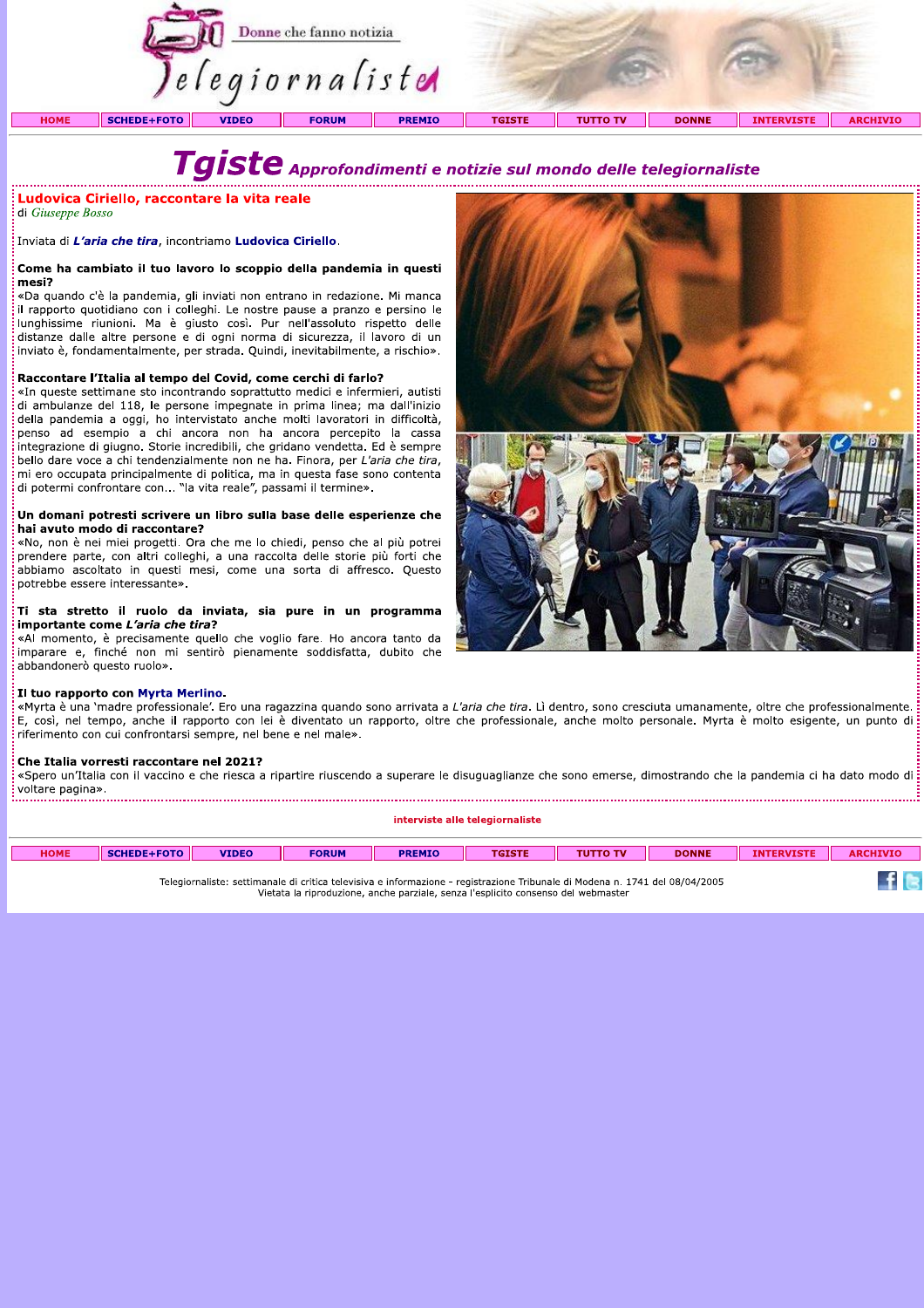|             |                    |              | Donne che fanno notizia<br>elegiornaliste |               |               |                 |              |                   |                 |
|-------------|--------------------|--------------|-------------------------------------------|---------------|---------------|-----------------|--------------|-------------------|-----------------|
| <b>HOME</b> | <b>SCHEDE+FOTO</b> | <b>VIDEO</b> | <b>FORUM</b>                              | <b>PREMIO</b> | <b>TGISTE</b> | <b>TUTTO TV</b> | <b>DONNE</b> | <b>INTERVISTE</b> | <b>ARCHIVIO</b> |
|             |                    |              |                                           |               |               |                 |              |                   |                 |



#### Addio a Pino Scaccia, verità e giustizia di Antonia Del Sambro

.<br>Non era solo un **volto televisivo familiare**, non era solo un giornalista Rai e non era solo un inviato: Pino Scaccia, nato Giuseppe Scaccianoce 74 anni fa, era un narratore, di quelli veri, di quelli che scovano la notizia, ma poi la sanno anche raccontare per bene. Ti ci fanno affezionare a essa e soprattutto te la fanno capire.

Vecchia scuola, direbbe qualcuno. Ma sarebbe più giusto, invece, parlare di professionalità vera. Di amore per la notizia, di dedizione assoluta al proprio lavoro. E quando Pino Scaccia si muoveva non era mai per caso e non era per nulla. Le sue corrispondenze giornalistiche così come i suoi resoconti dal fronte erano tutti mirati alla verità: la verità prima ancora che la notizia.

A lui si devono i racconti dei principali eventi internazionali degli ultimi decenni. Pino fu infatti il primo giornalista occidentale a svelare dall'interno della centrale nucleare il disastro di Cernobyl. Con un fiuto finissimo andò alla scoperta dei resti di Che Guevara in Bolivia e ci portò per primo le telecamere della Rai. E qualche anno dopo bissò i primi due scoop riprendendo con il suo operatore la segretissima base militare americana Area 51 in Nevada.

Raccontò la fine della ex Jugoslavia e dell'Unione Sovietica, ma soprattutto l'Iraq e la guerra del Golfo.

.<br>Fu amico di Enzo Baldoni e visse accorato tutte le fasi del suo rapimento prima e della sua uccisione dopo. Sempre al fronte, sempre in prima linea. Sempre con racconti vissuti in prima persona.

.<br>Ora se n'è andato anche lui a causa del Covid che ha finito per far crollare il suo fisico già :<br>provato da una antica malattia. Pino Scaccia è morto al San Camillo di Roma il 29 ottobre

scorso: lasciando un immenso vuoto tra colleghi e amici, ma soprattutto nei telespettatori che hanno amato i suoi racconti e apprezzato il suo coraggio e la sua professionalità.

interviste a personaggi | interviste a telegiornalisti

| <b>HOME</b> | <b>SCHEDE+FOTO</b> | <b>VIDEO</b> | <b>FORUM</b> | <b>PREMIO</b> | <b>TGISTE</b>                                                                     | <b>TUTTO TV</b>                                                                                                              | <b>DONNE</b> | <b>INTERVISTE</b> | <b>ARCHIVIO</b> |
|-------------|--------------------|--------------|--------------|---------------|-----------------------------------------------------------------------------------|------------------------------------------------------------------------------------------------------------------------------|--------------|-------------------|-----------------|
|             |                    |              |              |               | Vietata la riproduzione, anche parziale, senza l'esplicito consenso del webmaster | Telegiornaliste: settimanale di critica televisiva e informazione - registrazione Tribunale di Modena n. 1741 del 08/04/2005 |              |                   |                 |